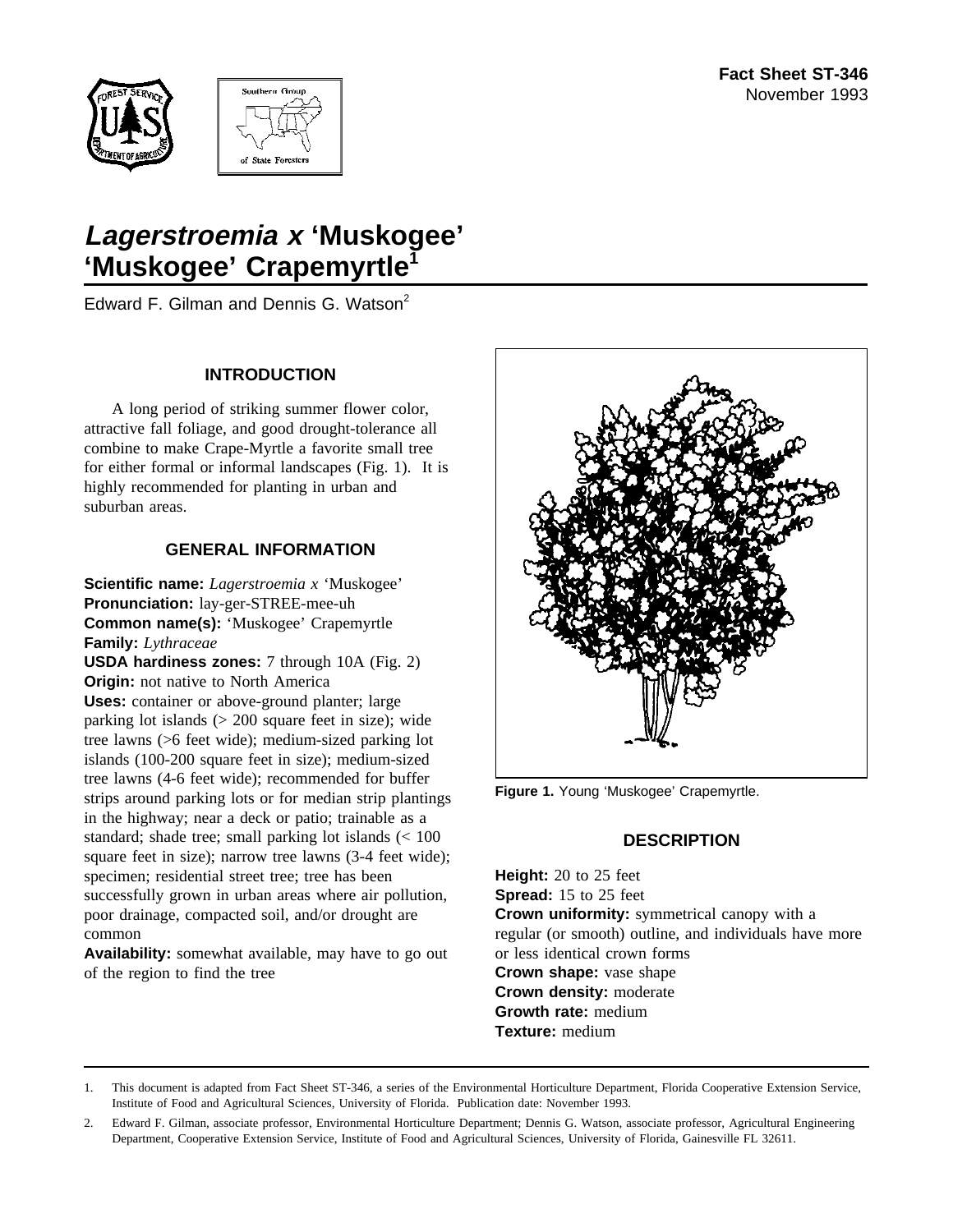

**Figure 2.** Shaded area represents potential planting range.

# **Foliage**

**Leaf arrangement:** opposite/subopposite (Fig. 3) **Leaf type:** simple **Leaf margin:** entire **Leaf shape:** elliptic (oval); oblong; obovate **Leaf venation:** pinnate **Leaf type and persistence:** deciduous **Leaf blade length:** 2 to 4 inches; less than 2 inches **Leaf color:** green **Fall color:** orange; red **Fall characteristic:** showy

# **Flower**

**Flower color:** lavender **Flower characteristics:** spring flowering; summer flowering; very showy

# **Fruit**

**Fruit shape:** oval; round **Fruit length:** < .5 inch **Fruit covering:** dry or hard **Fruit color:** brown

**Fruit characteristics:** does not attract wildlife; no significant litter problem; persistent on the tree; showy

# **Trunk and Branches**

**Trunk/bark/branches:** bark is thin and easily damaged from mechanical impact; droop as the tree grows, and will require pruning for vehicular or pedestrian clearance beneath the canopy; routinely grown with, or trainable to be grown with, multiple trunks; showy trunk; tree wants to grow with several trunks but can be trained to grow with a single trunk; no thorns

**Pruning requirement:** needs little pruning to develop a strong structure **Breakage:** resistant

**Current year twig color:** brown; green **Current year twig thickness:** thin

# **Culture**

**Light requirement:** tree grows in full sun **Soil tolerances:** clay; loam; sand; slightly alkaline; acidic; well-drained **Drought tolerance:** high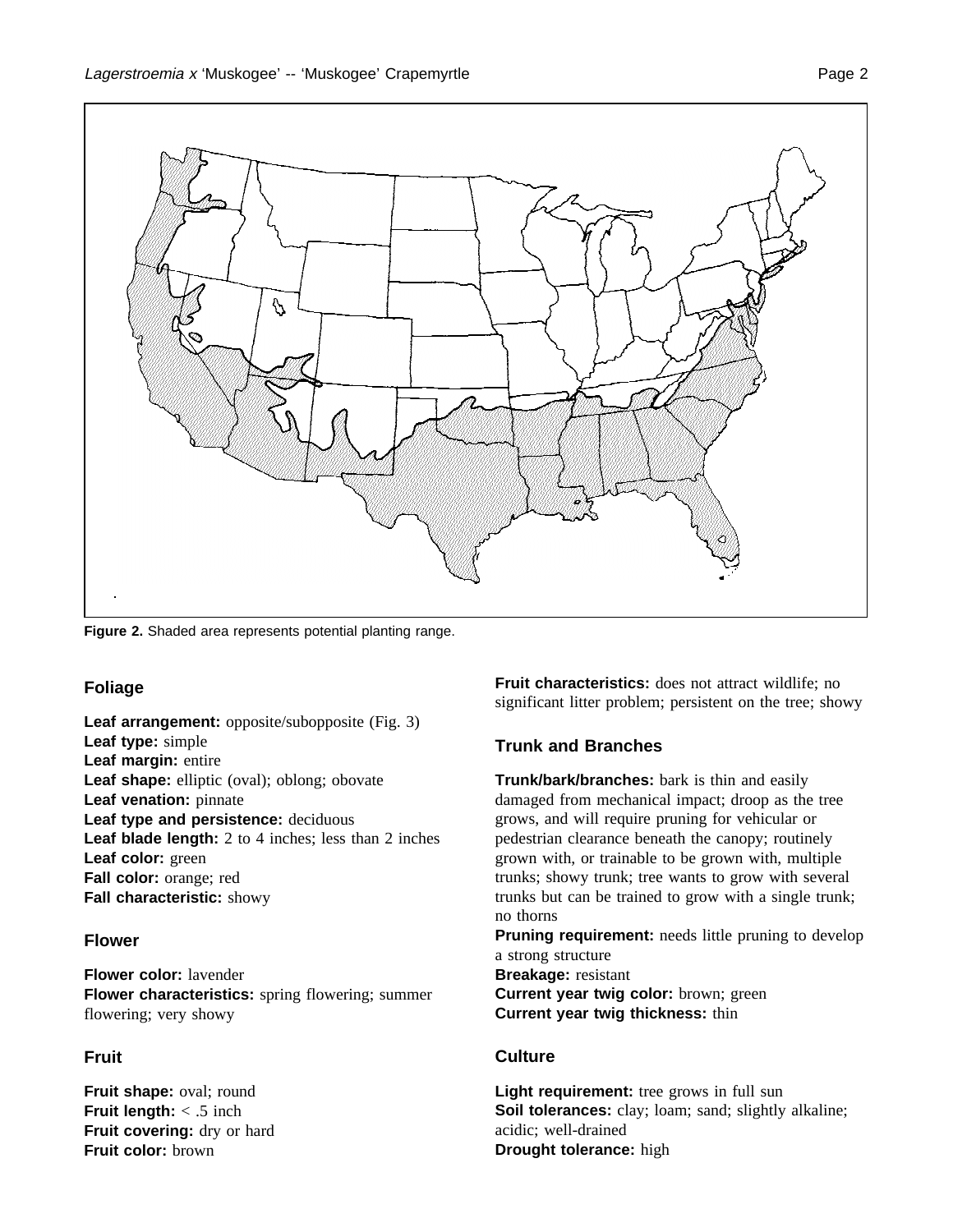

**Figure 3.** Foliage of 'Muskogee' Crapemyrtle.

**Aerosol salt tolerance:** moderate

#### **Other**

**Roots:** surface roots are usually not a problem **Winter interest:** tree has winter interest due to unusual form, nice persistent fruits, showy winter trunk, or winter flowers

**Outstanding tree:** not particularly outstanding **Invasive potential:** little, if any, potential at this time **Verticillium wilt susceptibility:** not known to be susceptible

**Pest resistance:** long-term health usually not affected by pests

#### **USE AND MANAGEMENT**

The 6- to 12-inch-long clustered lavender or pink blooms appear on the tips of branches during late spring and summer in USDA hardiness zones 9 and 10 and summer in other areas. The individual flowers are ruffled and crinkly as to appear made of crepe paper. The smooth, peeling bark and multi-branched, open habit of Crape-Myrtle make it ideal for specimen planting where its bright red to orange-colored fall leaves add further interest. The tree forms an upright to upright-spreading crown, the branches spreading out as they ascend. The tree grows 20 to 25 feet tall and

almost as wide with an upright, vase-shaped crown making it well-suited for street tree planting.

Pruning should be done in late winter or early in the spring before growth begins because it is easier to see which branches to prune. New growth can be pinched during the growing season to increase branchiness and flower number. Pruning methods vary from topping to cutting Crape-Myrtle nearly to the ground each spring to the removal of dead wood and old flower stalks only. Topping creates several long, thin branches from each cut which droop down under the weight of the flowers. This practice disfigures the nice trunk and branch structure. Lower branches are often thinned to show off the trunk form and color. You can remove the spent flower heads to encourage a second flush of flowers and to prevent formation of the brown fruits. Since cultivars are now available in a wide range of growth heights, severe pruning should not be necessary to control size. Severe pruning can stimulate basal sprouting which can become a constant nuisance, requiring regular removal. Some trees sprout from the base of the trunk and roots even without severe heading. This can be a maintenance nuisance.

Crape-Myrtle grows best in full sun with rich, moist soil but will tolerate less hospitable positions in the landscape just as well, once it becomes established. It grows well in limited soil spaces in urban areas such as along boulevards, in parking lots, and in small pavement cutouts if provided with some irrigation. They tolerate clay and alkaline soil well. However, the flowers may stain car paint. Aphids are the main insect pest of Crape-Myrtle but 'Muskogee' is resistant to powdery mildew. There are other new cultivars (many developed by the USDA) available which are resistant to powdery mildew and aphids.

Many other cultivars of Crape-Myrtle are available: hybrid 'Acoma', 14 to 16 feet tall, white flowers, purple-red fall foliage, mildew resistant; hybrid 'Biloxi', 25 feet tall, pale pink blooms, orangered fall foliage, hardy and mildew resistant; 'Cherokee', 10 to 12 feet, bright red flowers; 'Powhatan', 14 to 20 feet, clear yellow fall foliage, medium purple flowers. The hybrid cultivars 'Natchez', 30 feet tall, pure white flowers, 'Tuscarora', 16 feet tall, dark coral pink blooms, are hybrids between *Lagerstroemia indica* and *Lagerstroemia fauriei* and have greater resistance to mildew. The cultivar 'Crape Myrtlettes' have the same color range as the species but only grow to three to four feet high. The National Arboretum releases are generally superior because they have been selected for their disease resistance.